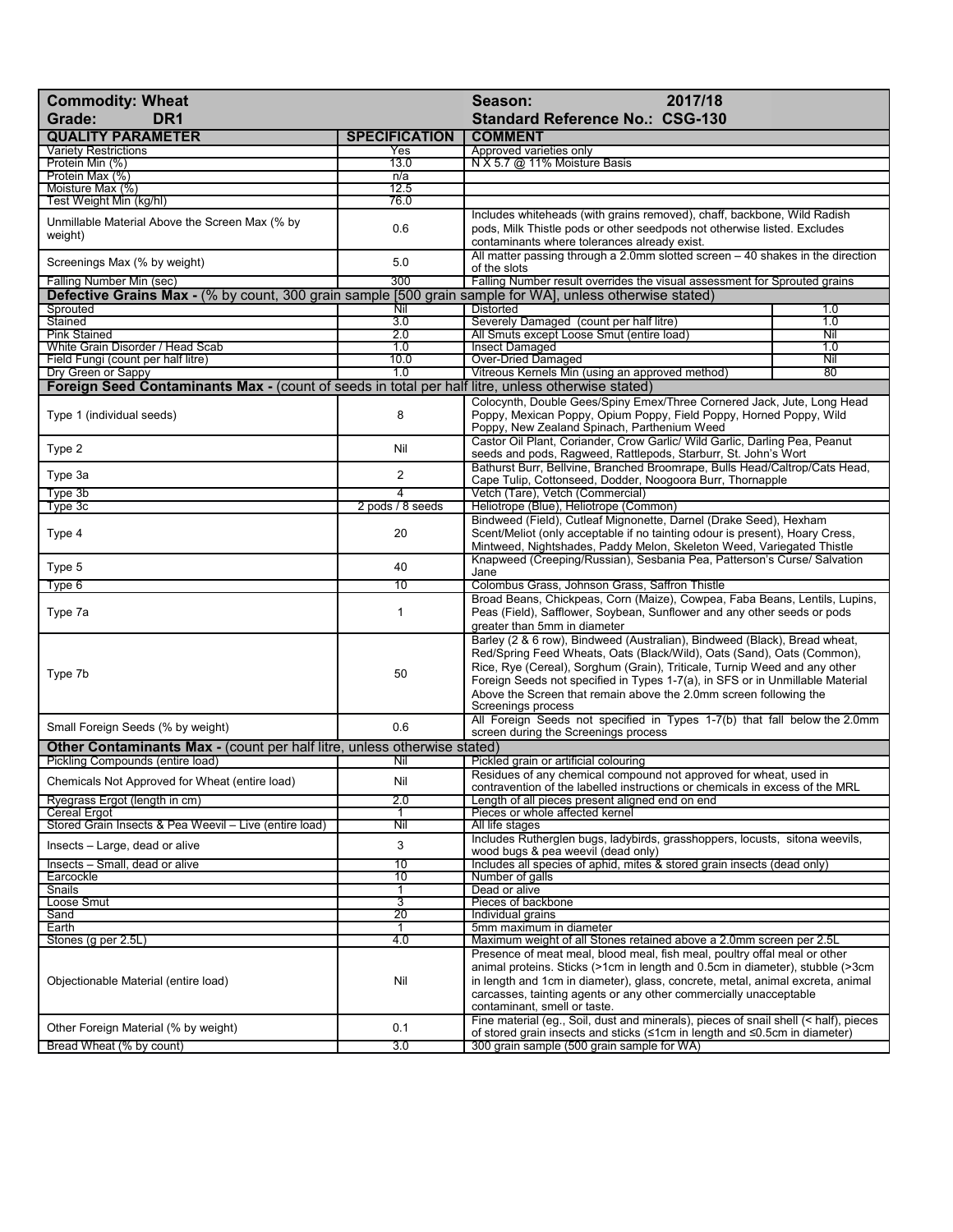| <b>Commodity: Wheat</b>                                                                                  |                      | 2017/18<br>Season:                                                                                                                                                                          |                                                                               |  |  |
|----------------------------------------------------------------------------------------------------------|----------------------|---------------------------------------------------------------------------------------------------------------------------------------------------------------------------------------------|-------------------------------------------------------------------------------|--|--|
| Grade:<br>DR <sub>2</sub>                                                                                |                      | <b>Standard Reference No.: CSG-131</b>                                                                                                                                                      |                                                                               |  |  |
| <b>QUALITY PARAMETER</b>                                                                                 | <b>SPECIFICATION</b> | <b>COMMENT</b>                                                                                                                                                                              |                                                                               |  |  |
| <b>Variety Restrictions</b>                                                                              | Yes                  | Approved varieties only                                                                                                                                                                     |                                                                               |  |  |
| Protein Min (%)<br>Protein Max (%)                                                                       | 11.5<br>n/a          | N X 5.7 @ 11% Moisture Basis                                                                                                                                                                |                                                                               |  |  |
| Moisture Max (%)                                                                                         | 12.5                 |                                                                                                                                                                                             |                                                                               |  |  |
| Test Weight Min (kg/hl)                                                                                  | 76.0                 |                                                                                                                                                                                             |                                                                               |  |  |
| Unmillable Material Above the Screen Max (% by                                                           |                      | Includes whiteheads (with grains removed), chaff, backbone, Wild Radish                                                                                                                     |                                                                               |  |  |
| weight)                                                                                                  | 0.6                  | pods, Milk Thistle pods or other seedpods not otherwise listed. Excludes                                                                                                                    |                                                                               |  |  |
|                                                                                                          |                      | contaminants where tolerances already exist.                                                                                                                                                |                                                                               |  |  |
| Screenings Max (% by weight)                                                                             | 5.0                  | All matter passing through a 2.0mm slotted screen $-40$ shakes in the direction                                                                                                             |                                                                               |  |  |
| Falling Number Min (sec)                                                                                 | 300                  | of the slots<br>Falling Number result overrides the visual assessment for Sprouted grains                                                                                                   |                                                                               |  |  |
| Defective Grains Max - (% by count, 300 grain sample [500 grain sample for WA], unless otherwise stated) |                      |                                                                                                                                                                                             |                                                                               |  |  |
| Sprouted                                                                                                 | Nil                  | <b>Distorted</b>                                                                                                                                                                            | 2.0                                                                           |  |  |
| Stained                                                                                                  | 5.0                  | Severely Damaged (count per half litre)                                                                                                                                                     | 1.0                                                                           |  |  |
| <b>Pink Stained</b>                                                                                      | $\overline{2.0}$     | All Smuts except Loose Smut (entire load)                                                                                                                                                   | Nil                                                                           |  |  |
| White Grain Disorder / Head Scab                                                                         | 1.0                  | <b>Insect Damaged</b>                                                                                                                                                                       | 1.0                                                                           |  |  |
| Field Fungi (count per half litre)<br>Dry Green or Sappy                                                 | 10.0<br>2.0          | Over-Dried Damaged<br>Vitreous Kernels Min (using an approved method)                                                                                                                       | Nil<br>70                                                                     |  |  |
| <b>Foreign Seed Contaminants Max - (count of seeds in total per half litre, unless otherwise stated)</b> |                      |                                                                                                                                                                                             |                                                                               |  |  |
|                                                                                                          |                      |                                                                                                                                                                                             |                                                                               |  |  |
| Type 1 (individual seeds)                                                                                | 8                    | Colocynth, Double Gees/Spiny Emex/Three Cornered Jack, Jute, Long Head<br>Poppy, Mexican Poppy, Opium Poppy, Field Poppy, Horned Poppy, Wild<br>Poppy, New Zealand Spinach, Parthenium Weed |                                                                               |  |  |
| Type 2                                                                                                   | Nil                  | Castor Oil Plant, Coriander, Crow Garlic/ Wild Garlic, Darling Pea, Peanut                                                                                                                  |                                                                               |  |  |
|                                                                                                          |                      | seeds and pods, Ragweed, Rattlepods, Starburr, St. John's Wort                                                                                                                              |                                                                               |  |  |
| Type 3a                                                                                                  | $\overline{2}$       | Bathurst Burr, Bellvine, Branched Broomrape, Bulls Head/Caltrop/Cats Head,                                                                                                                  |                                                                               |  |  |
| Type 3b                                                                                                  | $\overline{\bf{4}}$  | Cape Tulip, Cottonseed, Dodder, Noogoora Burr, Thornapple<br>Vetch (Tare), Vetch (Commercial)                                                                                               |                                                                               |  |  |
| Type 3c                                                                                                  | 2 pods / 8 seeds     | Heliotrope (Blue), Heliotrope (Common)                                                                                                                                                      |                                                                               |  |  |
|                                                                                                          |                      | Bindweed (Field), Cutleaf Mignonette, Darnel (Drake Seed), Hexham                                                                                                                           |                                                                               |  |  |
| Type 4                                                                                                   | 20                   | Scent/Meliot (only acceptable if no tainting odour is present), Hoary Cress,                                                                                                                |                                                                               |  |  |
|                                                                                                          |                      | Mintweed, Nightshades, Paddy Melon, Skeleton Weed, Variegated Thistle                                                                                                                       |                                                                               |  |  |
| Type 5                                                                                                   | 40                   | Knapweed (Creeping/Russian), Sesbania Pea, Patterson's Curse/ Salvation                                                                                                                     |                                                                               |  |  |
| Type 6                                                                                                   | 10                   | Jane<br>Colombus Grass, Johnson Grass, Saffron Thistle                                                                                                                                      |                                                                               |  |  |
|                                                                                                          |                      | Broad Beans, Chickpeas, Corn (Maize), Cowpea, Faba Beans, Lentils, Lupins,                                                                                                                  |                                                                               |  |  |
| Type 7a                                                                                                  | $\mathbf{1}$         | Peas (Field), Safflower, Soybean, Sunflower and any other seeds or pods                                                                                                                     |                                                                               |  |  |
|                                                                                                          |                      | greater than 5mm in diameter                                                                                                                                                                |                                                                               |  |  |
|                                                                                                          |                      | Barley (2 & 6 row), Bindweed (Australian), Bindweed (Black), Bread wheat,                                                                                                                   |                                                                               |  |  |
|                                                                                                          |                      | Red/Spring Feed Wheats, Oats (Black/Wild), Oats (Sand), Oats (Common),                                                                                                                      |                                                                               |  |  |
| Type 7b                                                                                                  | 50                   | Rice, Rye (Cereal), Sorghum (Grain), Triticale, Turnip Weed and any other                                                                                                                   |                                                                               |  |  |
|                                                                                                          |                      |                                                                                                                                                                                             | Foreign Seeds not specified in Types 1-7(a), in SFS or in Unmillable Material |  |  |
|                                                                                                          |                      | Above the Screen that remain above the 2.0mm screen following the<br>Screenings process                                                                                                     |                                                                               |  |  |
|                                                                                                          |                      | All Foreign Seeds not specified in Types 1-7(b) that fall below the 2.0mm                                                                                                                   |                                                                               |  |  |
| Small Foreign Seeds (% by weight)                                                                        | 0.6                  | screen during the Screenings process                                                                                                                                                        |                                                                               |  |  |
| Other Contaminants Max - (count per half litre, unless otherwise stated)                                 |                      |                                                                                                                                                                                             |                                                                               |  |  |
| Pickling Compounds (entire load)                                                                         | Nil                  | Pickled grain or artificial colouring                                                                                                                                                       |                                                                               |  |  |
| Chemicals Not Approved for Wheat (entire load)                                                           | Nil                  | Residues of any chemical compound not approved for wheat, used in                                                                                                                           |                                                                               |  |  |
| Ryegrass Ergot (length in cm)                                                                            | 2.0                  | contravention of the labelled instructions or chemicals in excess of the MRL<br>Length of all pieces present aligned end on end                                                             |                                                                               |  |  |
| Cereal Ergot                                                                                             |                      | Pieces or whole affected kernel                                                                                                                                                             |                                                                               |  |  |
| Stored Grain Insects & Pea Weevil – Live (entire load)                                                   | Nil                  | All life stages                                                                                                                                                                             |                                                                               |  |  |
| Insects – Large, dead or alive                                                                           | 3                    | Includes Rutherglen bugs, ladybirds, grasshoppers, locusts, sitona weevils,                                                                                                                 |                                                                               |  |  |
|                                                                                                          |                      | wood bugs & pea weevil (dead only)                                                                                                                                                          |                                                                               |  |  |
| Insects - Small, dead or alive<br>Earcockle                                                              | 10<br>10             | Includes all species of aphid, mites & stored grain insects (dead only)<br>Number of galls                                                                                                  |                                                                               |  |  |
| Snails                                                                                                   | $\overline{1}$       | Dead or alive                                                                                                                                                                               |                                                                               |  |  |
| Loose Smut                                                                                               | 3                    | Pieces of backbone                                                                                                                                                                          |                                                                               |  |  |
| Sand                                                                                                     | 20                   | Individual grains                                                                                                                                                                           |                                                                               |  |  |
| Earth                                                                                                    |                      | 5mm maximum in diameter                                                                                                                                                                     |                                                                               |  |  |
| Stones (g per 2.5L)                                                                                      | 4.0                  | Maximum weight of all Stones retained above a 2.0mm screen per 2.5L                                                                                                                         |                                                                               |  |  |
|                                                                                                          | Nil                  | Presence of meat meal, blood meal, fish meal, poultry offal meal or other                                                                                                                   |                                                                               |  |  |
| Objectionable Material (entire load)                                                                     |                      | animal proteins. Sticks (>1cm in length and 0.5cm in diameter), stubble (>3cm<br>in length and 1cm in diameter), glass, concrete, metal, animal excreta, animal                             |                                                                               |  |  |
|                                                                                                          |                      | carcasses, tainting agents or any other commercially unacceptable                                                                                                                           |                                                                               |  |  |
|                                                                                                          |                      | contaminant, smell or taste.                                                                                                                                                                |                                                                               |  |  |
| Other Foreign Material (% by weight)                                                                     | 0.1                  | Fine material (eg., Soil, dust and minerals), pieces of snail shell (< half), pieces                                                                                                        |                                                                               |  |  |
|                                                                                                          |                      | of stored grain insects and sticks (≤1cm in length and ≤0.5cm in diameter)                                                                                                                  |                                                                               |  |  |
| Bread Wheat (% by count)                                                                                 | 3.0                  | 300 grain sample (500 grain sample for WA)                                                                                                                                                  |                                                                               |  |  |